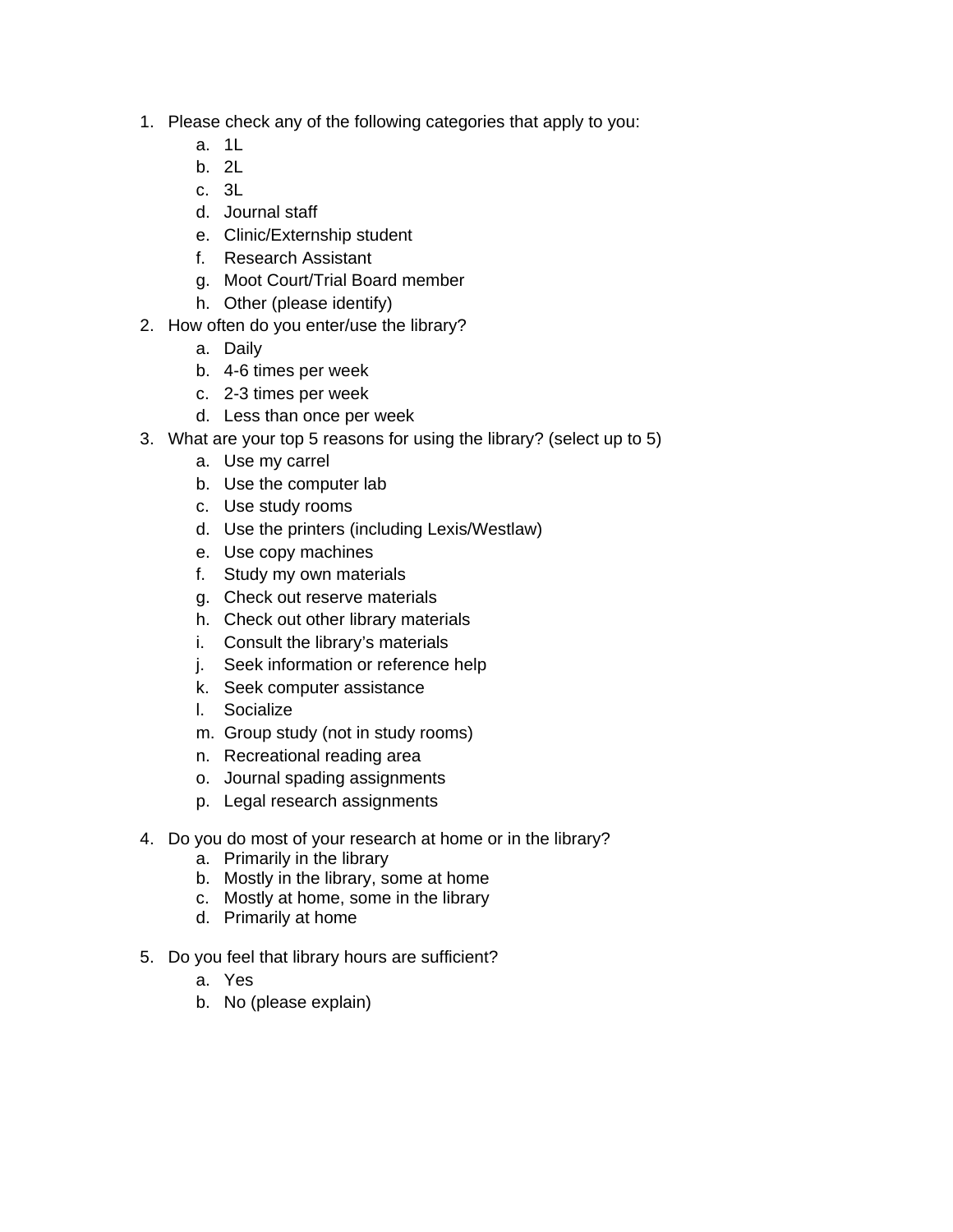- 6. How often do you seek assistance from various library departments (Circulation Desk, Reference Desk, Computer Help Desk, Multimedia Help Desk, Law Library Administration Office, etc.)?
	- a. Daily
	- b. A few times a week
	- c. A few times a month
	- d. A few times a semester
	- e. Never
- 7. Please rate your satisfaction level with each of the departments.

|                  | Very      | Satisfied | Somewhat  | <b>Not</b> | N/A |
|------------------|-----------|-----------|-----------|------------|-----|
|                  | Satisfied |           | Satisfied | Satisfied  |     |
| Circulation      |           |           |           |            |     |
| Desk             |           |           |           |            |     |
| Reference        |           |           |           |            |     |
| <b>Desk</b>      |           |           |           |            |     |
| Computer         |           |           |           |            |     |
| <b>Help Desk</b> |           |           |           |            |     |
| Multimedia       |           |           |           |            |     |
| <b>Help Desk</b> |           |           |           |            |     |
| Administration   |           |           |           |            |     |
| Office           |           |           |           |            |     |
| Interlibrary     |           |           |           |            |     |
| Loan             |           |           |           |            |     |
| <b>Services</b>  |           |           |           |            |     |

- 8. Do you have other comments regarding library services involving library employees?
- 9. Please rate the following aspects of the library atmosphere.

|               | Very<br>Satisfied | Satisfied | Somewhat<br>Satisfied | <b>Not</b><br>Satisfied | N/A |
|---------------|-------------------|-----------|-----------------------|-------------------------|-----|
| <b>Noise</b>  |                   |           |                       |                         |     |
| balance       |                   |           |                       |                         |     |
| Lighting      |                   |           |                       |                         |     |
| Indiv. study  |                   |           |                       |                         |     |
| space         |                   |           |                       |                         |     |
| Group study   |                   |           |                       |                         |     |
| space         |                   |           |                       |                         |     |
| Casual        |                   |           |                       |                         |     |
| seating areas |                   |           |                       |                         |     |
| Temperature   |                   |           |                       |                         |     |
| Safety        |                   |           |                       |                         |     |
| Carrel care   |                   |           |                       |                         |     |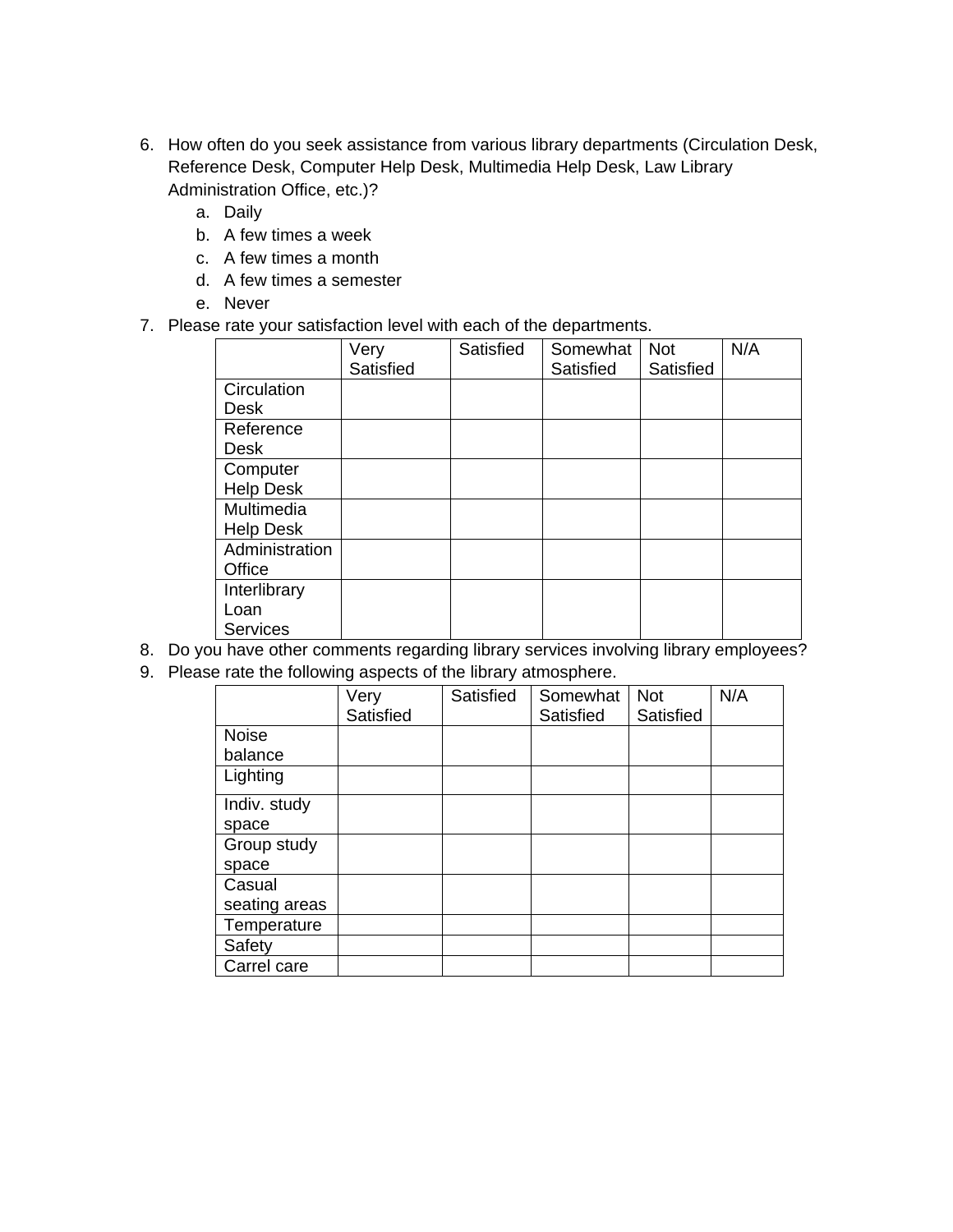10. The Law Library is considering introducing a variety of new services. If implemented, how useful would you find these services?

|                                                                           | Very useful | Useful | Not very<br>useful | Would<br>never | No<br>opinion |
|---------------------------------------------------------------------------|-------------|--------|--------------------|----------------|---------------|
| Live online<br>reference<br>chat<br>(Gchat, AIM,<br>$etc.$ )              |             |        |                    | use it         |               |
| Scheduled<br>research<br>consultations<br>with<br>reference<br>librarians |             |        |                    |                |               |
| Training for<br>research<br>assistants                                    |             |        |                    |                |               |

- 11. Please indicate which type of research instruction you find most helpful. Select all that apply.
	- a. Library presentations in existing classes
	- b. Library presentations outside of classes
	- c. Research guides (paper)
	- d. Research guides (online)
	- e. One-on-one instruction
	- f. Tours
	- g. Lexis/Westlaw classes
	- h. None
	- i. Other (please specify)
- 12. Do you primarily access information electronically or in print?
	- a. Primarily in print
	- b. Mostly in print, some electronically
	- c. Mostly electronically, some print
	- d. Primarily electronically
- 13. Please indicate how satisfied you are with the library's print resources (e.g., books, journals, newspapers).
	- a. Very satisfied
	- b. Satisfied
	- c. Somewhat satisfied
	- d. Not satisfied
- 14. Please indicate how satisfied you are with the library's online resources (e.g., HeinOnline, BNA, CCH).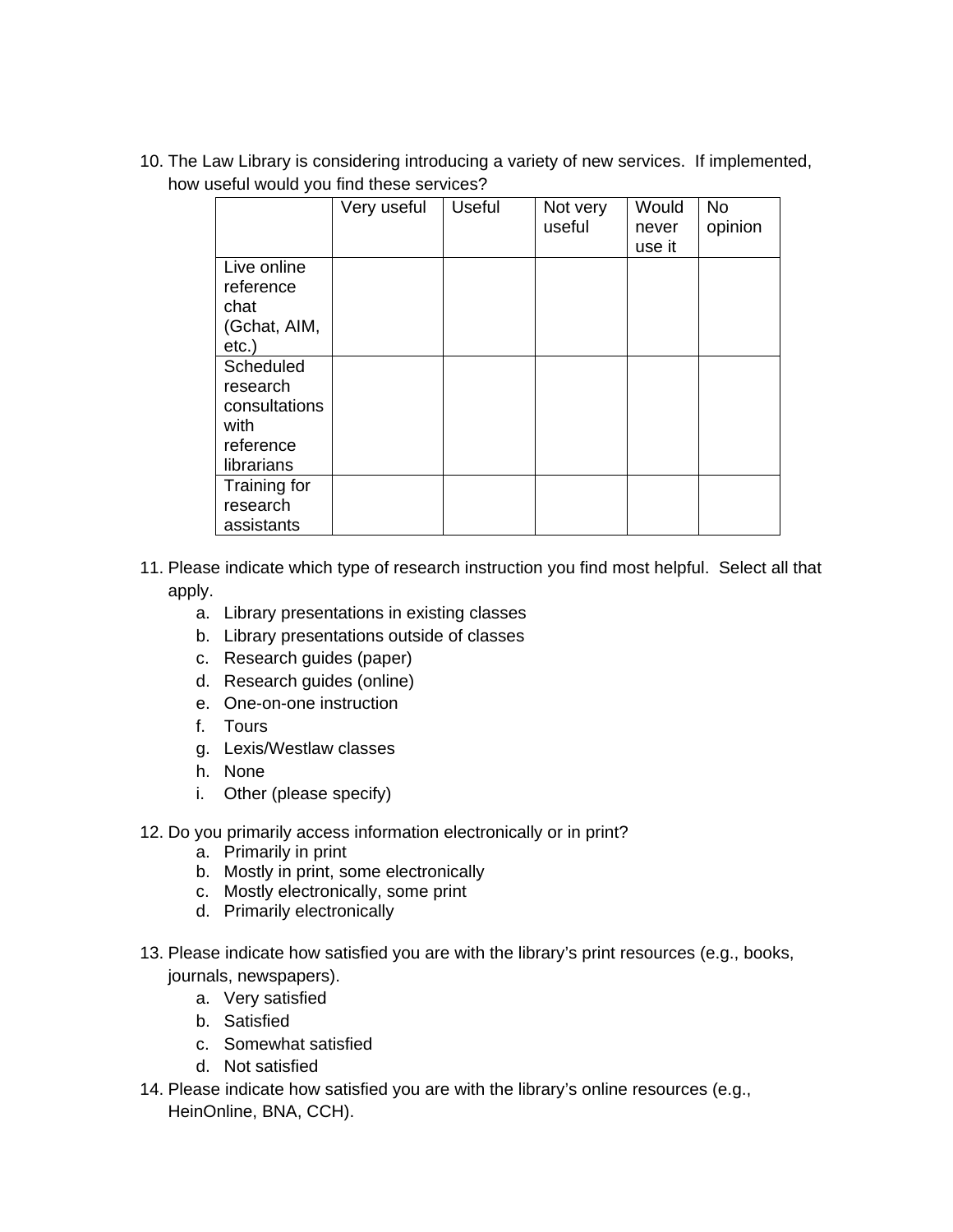- a. Very satisfied
- b. Satisfied
- c. Somewhat satisfied
- d. Not satisfied
- 15. Please indicate which of the online databases you use regularly and that you perceive as the most useful.

|                            | Use Regularly | <b>Most Useful</b> |
|----------------------------|---------------|--------------------|
| LegalTrac                  |               |                    |
| Index to Legal Periodicals |               |                    |
| HeinOnline                 |               |                    |
| <b>JSTOR</b>               |               |                    |
| <b>LLMC Digital</b>        |               |                    |
| Making of Modern Law       |               |                    |
| <b>BNA Online</b>          |               |                    |
| <b>CCH Intelliconnect</b>  |               |                    |
| <b>RIA Checkpoint</b>      |               |                    |
| Fastcase                   |               |                    |
| LexisNexis Congressional/  |               |                    |
| LexisNexis Academic        |               |                    |
| WorldCat                   |               |                    |
| Westlaw                    |               |                    |
| LexisNexis                 |               |                    |
| None of the above          |               |                    |
| Other (please specify)     |               |                    |

- 16. Please indicate why you use the library web page. Please select all that apply.
	- a. Catalog
	- b. Exams database
	- c. Course reserves
	- d. Library information
	- e. Databases
	- f. Research guides
	- g. Journal finder
	- h. I rarely use it
	- i. Other (please specify)
- 17. Would you attend legal research refreshers, if offered by reference librarians?
	- a. Yes
	- b. No
- 18. If yes, what time would be most convenient?
	- a. Early mornings
	- b. Noon
	- c. Late afternoon/evening
- 19. Are there other services you would like the library to offer?
	- a. More legal research training